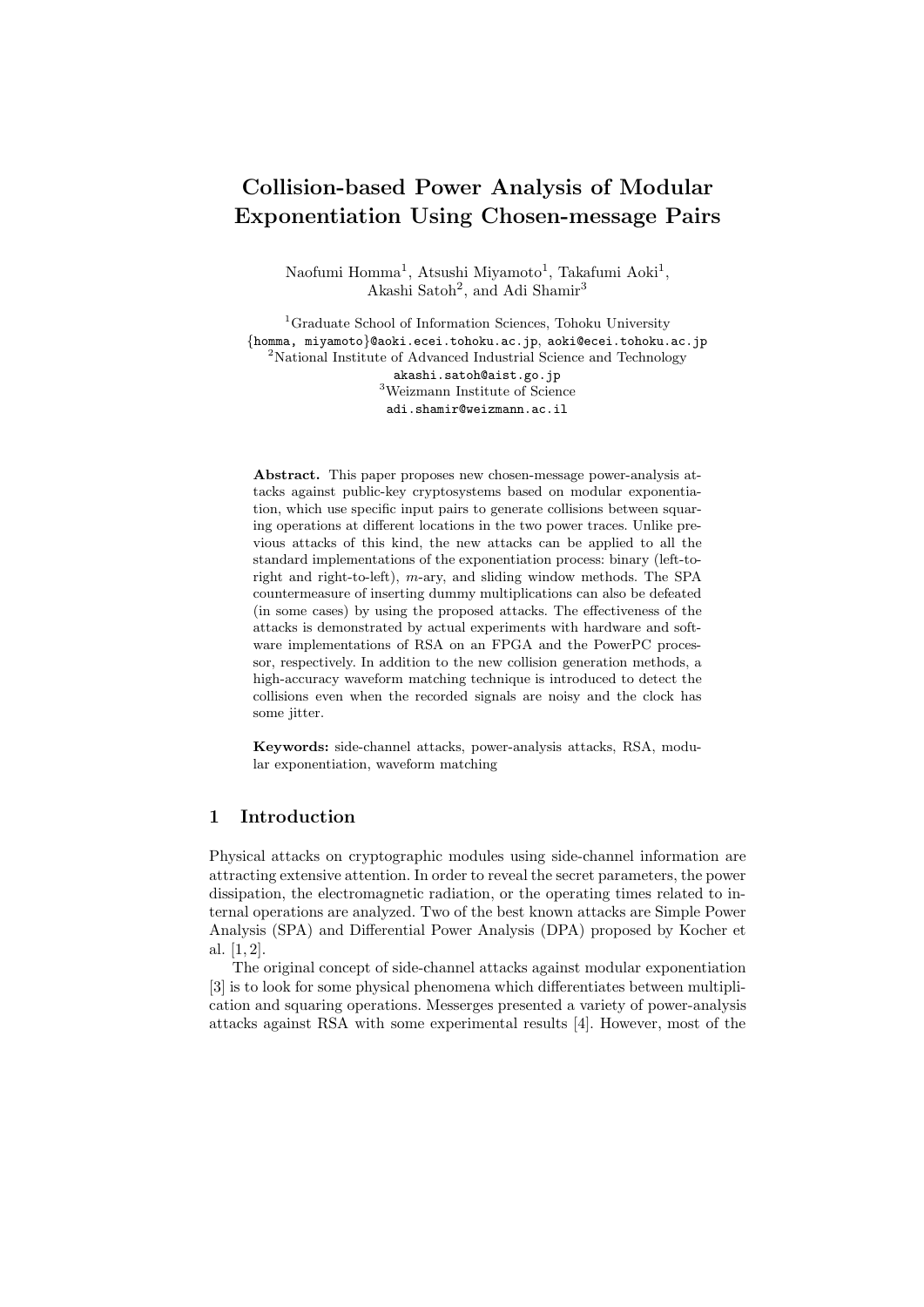implementations of modular exponentiation nowadays use the same sequence of instructions to implement multiplications and squarings, and for random inputs, it is very difficult to distinguish between these two operations. In order to cause secret information to leak via the power waveforms, chosen-message attacks that use specific data specialized for a particular cryptographic module were proposed [5–10].

The timing attacks against RSA with Montgomery multiplication [11] and/or CRT algorithm in [5, 6] measures the operating times caused by extra calculations depending on input data. The SPA with adaptively chosen messages [7] can be applied to an RSA implementation using CRT based on Garner's algorithm, in which an extra modular reduction is performed at the end of the operation according to the input data. The DPA using the Hamming weight of an intermediate value [8] was also applied to RSA with CRT. These attacks focused on specific RSA implementations, and thus information about the implementation is indispensable to reveal the secret keys. The first three attacks can be defeated by inserting dummy operations, and the DPA of [8] cannot be applied to implementations using the Montgomery algorithm.

Over the last few years, several researchers have proposed to use a power analysis technique which is a mixture of the simple and the differential approaches. This technique compares two segments of power consumption data (within a single execution or in two different executions) and uses the result to determine whether the values operated on were the same or different. For example, when we perform two multiplications  $a \times b$  and  $c \times d$ , we expect the power consumption curves to be similar when  $a = c$  and  $b = d$ , and different in all other cases. This can give us a simple equality oracle, even though it may be extremely difficult to determine the actual values of  $a, b, c$ , and  $d$  from the complex waveforms. This is not a standard SPA technique since we do not try to understand the details of each waveform, and it is not a standard DPA since it is not based on the statistical analysis of large collections of power traces. We propose to call such attacks on pairs of waveforms CPA (Comparative Power Analysis).

One of the simplest attacks of this type was proposed by Yen et al [10]. It uses the particular input data of  $N-1$  where N is the modulus, which has the special property that all its powers are either 1 or  $-1$ . However, a simple countermeasure is to block the special message  $N-1$ , and the attack can only be applied to implementations using a left-to-right binary method.

Another attack of this type is the "doubling attack" of Fouque and Valette [9]. They used the two related input messages  $X$  and  $X^2$  to cause collisions between adjacent time frames in the two power waveforms, where squaring operations are performed. Since every message  $X$  can be part of such a message pair, it is harder to block potentially harmful messages. As in the case of Yen's method, these attacks can only be applied to the left-to-right binary method, and the authors make this point explicit in the title of their paper: "The Doubling Attack - Why Upwards is Better than Downwards".

In this paper we propose new power-analysis attacks using input pairs which can be successfully applied to all the standard implementations of the exponen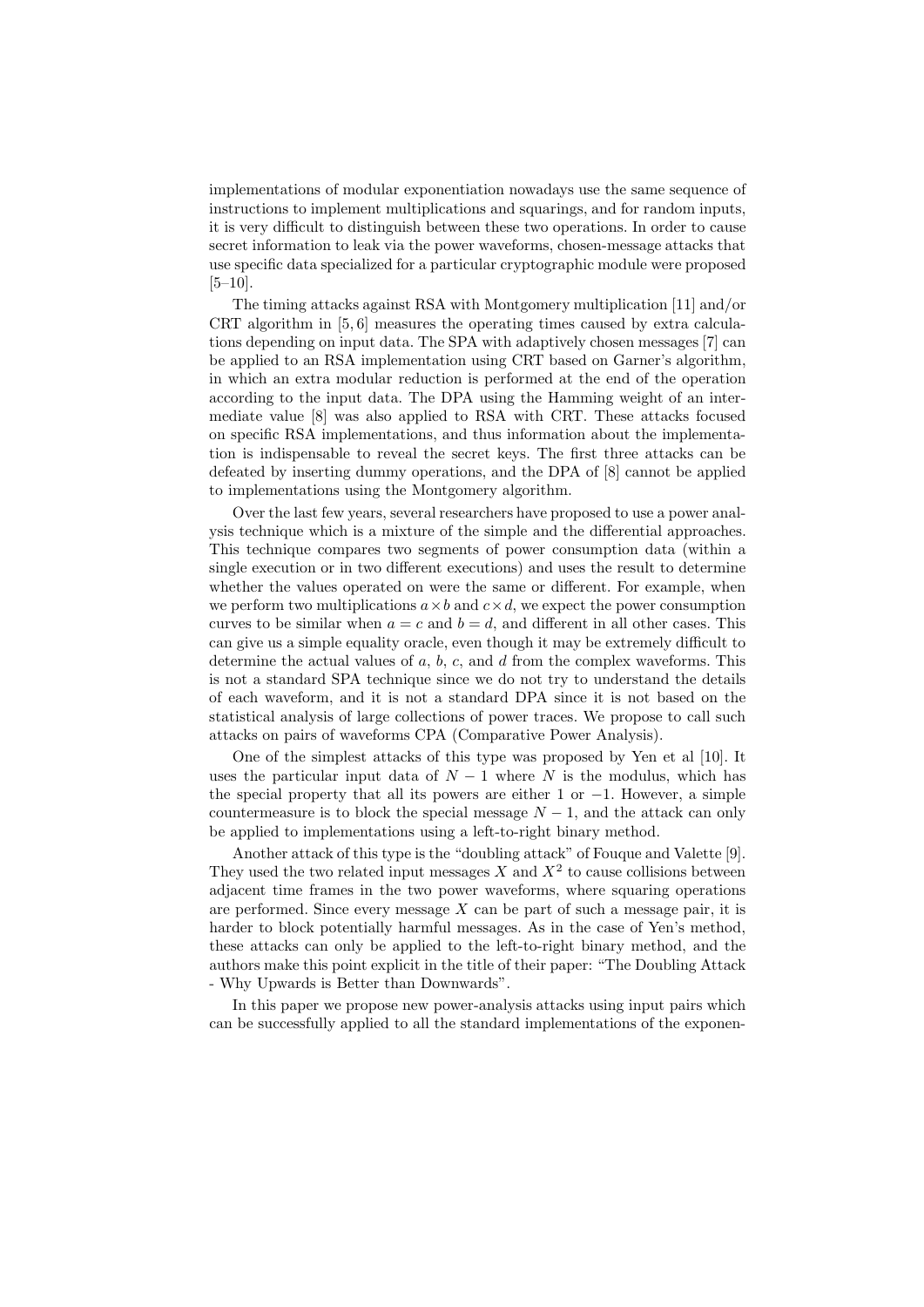tiation function, including both left-to-right and right-to-left binary methods,  $m$ -ary (window), and sliding window methods. The major new element of these attacks is the observation that an attacker can easily choose pairs of messages that generate collisions between their power traces at arbitrary time frames (which need not be the same or adjacent) even though he does not know the factorization of the modulus and thus cannot extract modular roots. Information about the locations of such non-adjacent collisions in the power traces is then used to identify the bit pattern of the secret exponent. In the proposed attack, the relationship between the two input messages can cope flexibly with the many variants of exponentiation algorithms, including those which were immune to previous attacks.

We demonstrate the practical effectiveness of the proposed attacks against hardware and software implementations of RSA using a Xilinx FPGA with a PowerPC processor core. In this experiment, a high-accuracy waveform matching technique is introduced to find collisions between squaring patterns that appear at different time frames even when the signal is noisy and the clock has some jitter.

The remainder of this paper is organized as follows: Section 2 presents an overview of modular exponentiation algorithms and describes power-analysis attacks using a chosen-message pair. In Section 3, the new power-analysis attacks using chosen-message pairs against binary and  $m$ -ary methods are proposed. Section 4 describes the experimental results using actual RSA hardware and software implementations. Finally, Section 5 contains some concluding remarks.

# **2 Preliminary and related attacks**

# **2.1 Modular exponentiation algorithms**

Modular exponentiation is one of the most important arithmetic operations for public-key cryptography, such as the RSA scheme and the ElGamal encryption scheme, and for the Diffie-Hellman key agreement. Basically, there are two types of efficient exponentiation algorithms: binary methods and  $m$ -ary (or window) methods [12, 13].

The binary method performs multiplications and squarings sequentially according to the bit pattern of the exponent. There are two variations of the algorithm. The left-to-right binary method starts at the exponent's MSB and works downward. The right-to-left binary method, on the other hand, starts at the exponent's LSB and works upward. **ALGORITHM 1** shows the left-to-right binary method, where  $k$  indicates the bit length of the secret keys. Each multiplication (or squaring) operation requires a large number of clock cycles due to the long operand length depending on the implementation. The binary method is frequently used in smartcards and embedded devices, due to its simplicity and low resource consumption.

The m-ary method processes more than one bit of the exponent in each iteration cycle, in which the exponent uses a representation with base m. **AL-GORITHM 2** shows the m-ary method in which the exponent is processed from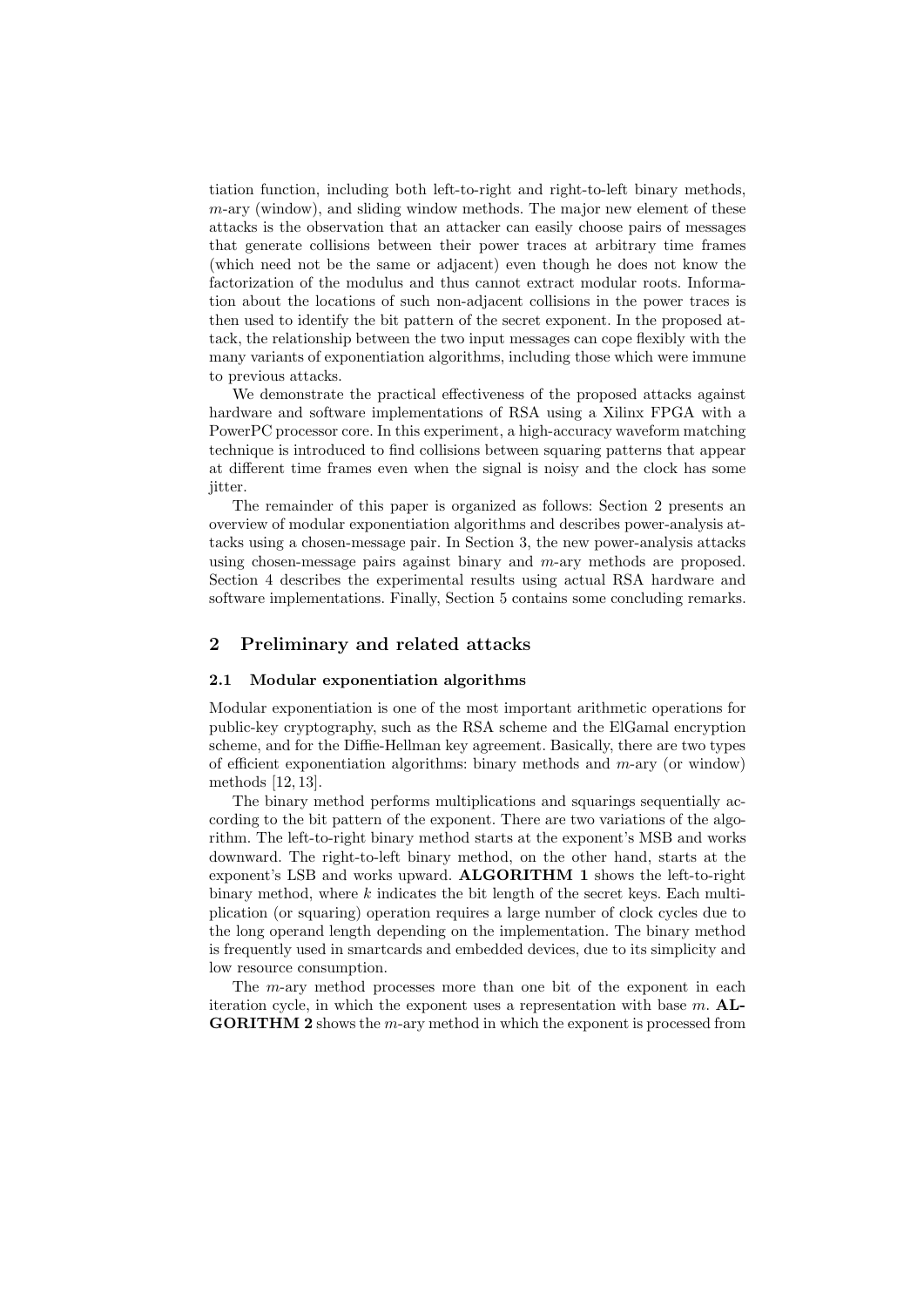| ALGORITHM 1<br>LEFT-TO-RIGHT BINARY METHOD | Input: $\vert X, N, \vert$<br>$E = (e_{k-1}, , e_1, e_0)_{2^m},$<br>for $m > 1$ . |
|--------------------------------------------|-----------------------------------------------------------------------------------|
| Input: $\vert X, N, \vert$                 | Output: $Z = X^E$ mod N                                                           |
| $E = (e_{k-1},,e_1,e_0)_2$                 | $1: q_0 := 1;$                                                                    |
| Output: $Z = X^E \mod N$                   | 2 : for $i = 1$ to $2^m - 1$                                                      |
| $1: Z := 1;$                               | 3: $q_i := q_{i-1} * X; -q_i = X^i$                                               |
| 2: for $i = k - 1$ downto 0                | $4:$ end for                                                                      |
| 3 : $Z := Z * Z \mod N$ ;                  | $5: Z := 1:$                                                                      |
| 4: if $(e_i = 1)$ then                     | 6: for $i = k - 1$ downto 0                                                       |
| 5 : $Z := Z * X \mod N$ ;                  | 7: for $l = 1$ to m                                                               |
| 6:<br>end if                               | 8 : $Z := Z * Z \mod N$ ;                                                         |
| $7:$ end for                               | $9:$ end for                                                                      |
|                                            | 10: $Z := Z * q_{e_i} \mod N;$                                                    |
|                                            | end for<br>11:                                                                    |

**ALGORITHM 2**  $m$ -ARY METHOD

the MSB down to the LSB. The powers  $g_i \mod N$   $(i = 0, 1, 2, ..., 2<sup>m</sup> - 1)$  are precomputed and used in multiplication. The intermediate value  $Z$  is raised to the power of  $2^m$  by repeating the squaring operation m times. The m-ary method requires fewer clock cycles but more memory resources compared with the binary methods, and thus is often used for software implementation on processors with large memory resources. The sliding window method is an extension of the  $m$ -ary method to reduce the amount of pre-computation by using the presence of zero bits in the exponent.

# **2.2 SPA using a chosen-message pair against modular exponentiation**

The doubling attack [9] uses the two related inputs X and  $X^2$ . The secret exponent is revealed by detecting collisions of squaring operations in two power traces. Fig. 1 illustrates an image of the doubling attack against the left-to-right binary method in **ALGORITHM 1** with the secret key exponent of "101001..." The doubling attack can generate a collision between a squaring operation at the  $i + 1$ -th cycle in the power trace of X and a squaring operation at the *i*-th cycle in that of  $X^2$  only if the corresponding key bit  $e_i$  is 0. The collision for squaring is detected by comparing the power traces, and thus we do not have to know the intermediate data being processed. The doubling attack works on modular exponentiation based on left-to-right binary methods including those using the blinding countermeasures shown in [14].

A different attack which uses the message pair X and  $-X (= N - X \text{ mod } N)$ was proposed by Yen et al [10]. Fig. 2 illustrates an image of this attack against the left-to-right binary method. When the key bit  $e_i$  is 0, a collision between power traces can be observed for the two squaring operations during the same iteration cycle.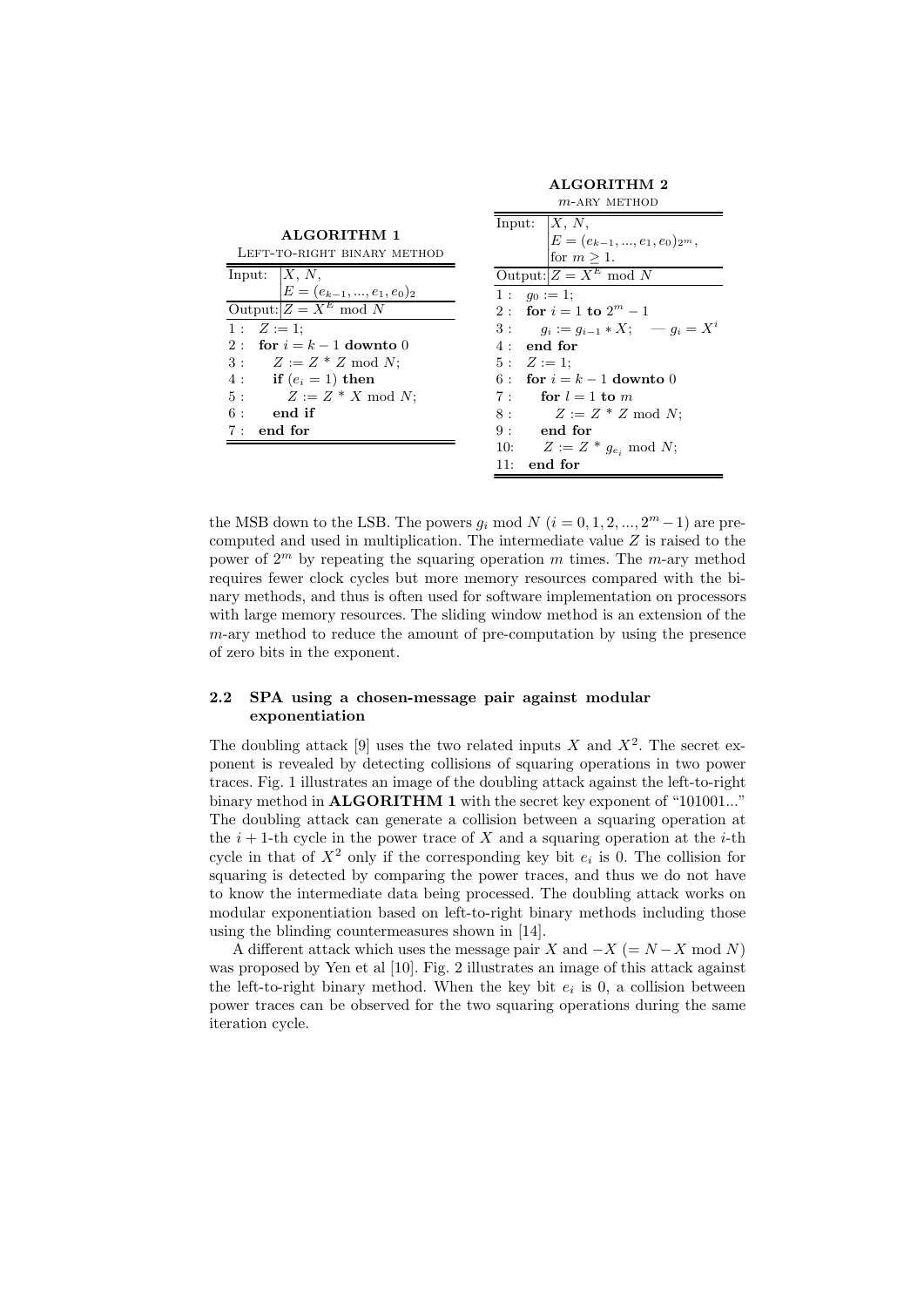

**Fig. 1.** Doubling attack. [9]

**Fig. 2.** Yen's attack. [10]

Both attacks exploit the fact that the values which are squared depend on the bits of the secret exponent. As mentioned in [9], it is hard to apply the attack to exponentiation algorithms such as right-to-left algorithms and window methods that perform squaring operations independently of the secret exponent.

# **3 The New Attacks**

The above two attacks generate collisions of squaring operations at the adjacent or the same time frames in two power traces. In contrast, the proposed attacks generate a collision between two power traces at two arbitrary time frames by using two input messages with a more flexible relationship. One input gives a power trace including an unknown (multiplication or square) operation depending on a target key bit to be estimated, which is called a target operation. The other input gives a power trace including a square operation, the input of which can be determined by the known sub-key bits, referred to as the reference operation. The partial traces for the target and reference operations are called target and reference waveforms, respectively. The collision between the target and reference waveforms is used to estimate the target key bit.

Our attacks provide direct and backward estimations of the key exponent using the collision. The direct estimation simply compares the target (squaring or multiplication) operation with the reference (squaring) operation to identify the target operation corresponding to the key bit. The backward estimation identifies the target operation by comparing a squaring operation following the target operation with the reference operation. Unlike all the previous techniques, these new estimation techniques can be applied to all the standard exponentiation techniques (including both left-to-right and right-to-left binary methods, m-ary methods and the sliding window methods).

The simple trick we use in order to generate a collision at any pair of locations in two power traces is to find a solution for any equation of the form  $Y^{\alpha}$  =  $Z^{\beta}$  mod N, where  $\alpha$  and  $\beta$  are given constants. Note that the attacker does not know the factorization of  $N$  and thus cannot solve this equation by extracting modular roots. However, he can choose an arbitrary value R and compute  $Y =$  $R^{\beta}$  mod N and  $Z = R^{\alpha}$  mod N, which is clearly a solution for the equation. This method is also applicable for CRT implementation that uses the prime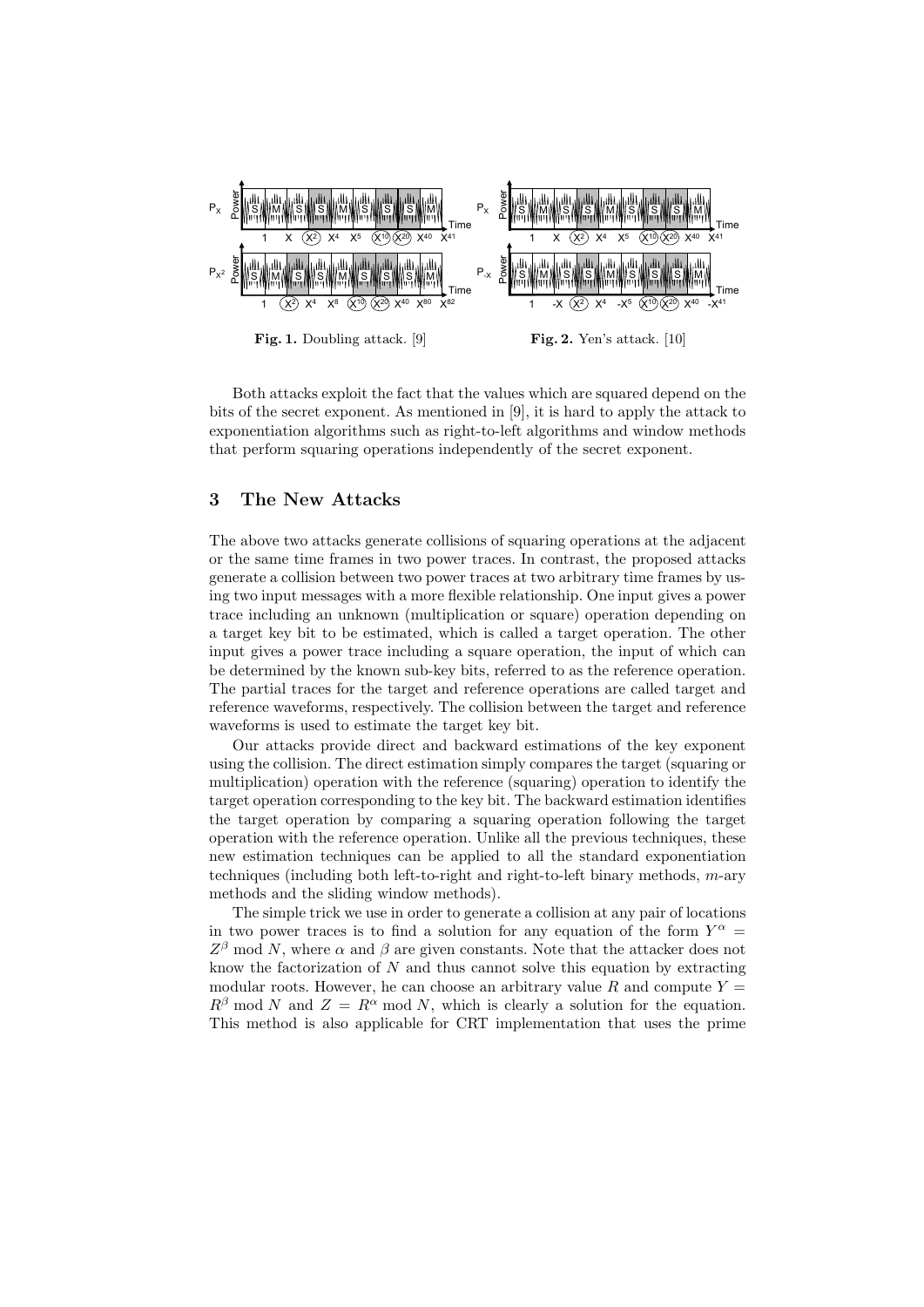

**Fig. 3.** Attack on the binary method (direct estimation).

factors p and q of N as the moduli since the message pair Y and Z satisfies  $Y^{\alpha} = Z^{\beta} \text{ mod } p$  and  $Y^{\alpha} = Z^{\beta} \text{ mod } q$ .

#### **3.1 Attack on binary methods**

First, the direct estimation of the binary method shown in **ALGORITHM 1** is described. Suppose that the sub-key bits  $E^{(j)}$  (=  $e_{k-1},...,e_{k-j}$ ) of the secret exponent  $E$  have already been obtained. In order to estimate the next key bit  $e_{k-(i+1)}$ , a message pair is used, which causes a collision between the target and reference operations performed at different time frames. If a collision is observed, the target operation is a squaring (i.e.,  $e_{k-(j+1)} = 0$ ). If no collision is observed, then the operation is a multiplication (i.e.,  $e_{k-(j+1)} = 1$ ). Once  $e_{k-(j+1)}$  is obtained, the remaining bits  $e_{k-(j+2)},...,e_0$  are sequentially computed in the same manner.

The message pair Y and Z is given as  $Y^{\alpha} = Z^{\beta}(Y \neq Z)$ , where the  $\alpha$  and  $\beta$ satisfy

$$
\alpha = 2E^{(j)},\tag{1}
$$

$$
\beta = \left\lfloor \frac{\alpha}{2^t} \right\rfloor \ (0 \le t \le j),\tag{2}
$$

respectively. Here,  $Y^{\alpha}$  is the input for the target operation performed by  $e_{k-(j+1)}$ , and  $Z^{\beta}$  is the input for the reference operation. If  $e_{k-(j+1)} = 0$ , the operation of  $Y^{\alpha}$  is the same as that of  $Z^{\beta}$ . In contrast, if  $e_{k-(j+1)} = 1$ , the operation of  $Y^{\alpha}$  is a multiplication, and is different from that of  $Z^{\beta}$ . As a result, the bit  $e_{k-(j+1)}$  is obtained by comparing the target waveforms of  $Y^{\alpha}$  and the reference waveform of  $Z^{\beta}$ .

Fig. 3 shows an example of the direct (bit/digit) estimation of **ALGO-RITHM 1**. Suppose that the attacker already knows the first four bits  $(E^{(4)} =$ 1100<sub>2</sub>). In this condition,  $\alpha$  and  $\beta$  are given as  $\alpha = 24$  and  $\beta = 1, 3, 6, 12$ , or 24. In order to estimate the next key bit, a message pair  $Y$  and  $Z$ , which meets the condition  $Y^{24} = Z^3$  (i.e.,  $\alpha = 24$  and  $\beta = 3$ ) is used. Here,  $Y^{24}$  is the input for the target operation, and  $Z^3$  is the input for the reference operation. If  $\beta = 24$  $(Y^{24} = Z^{24})$ , then  $Y = r$  and  $Z = -r$ . Therefore, this attack is identical to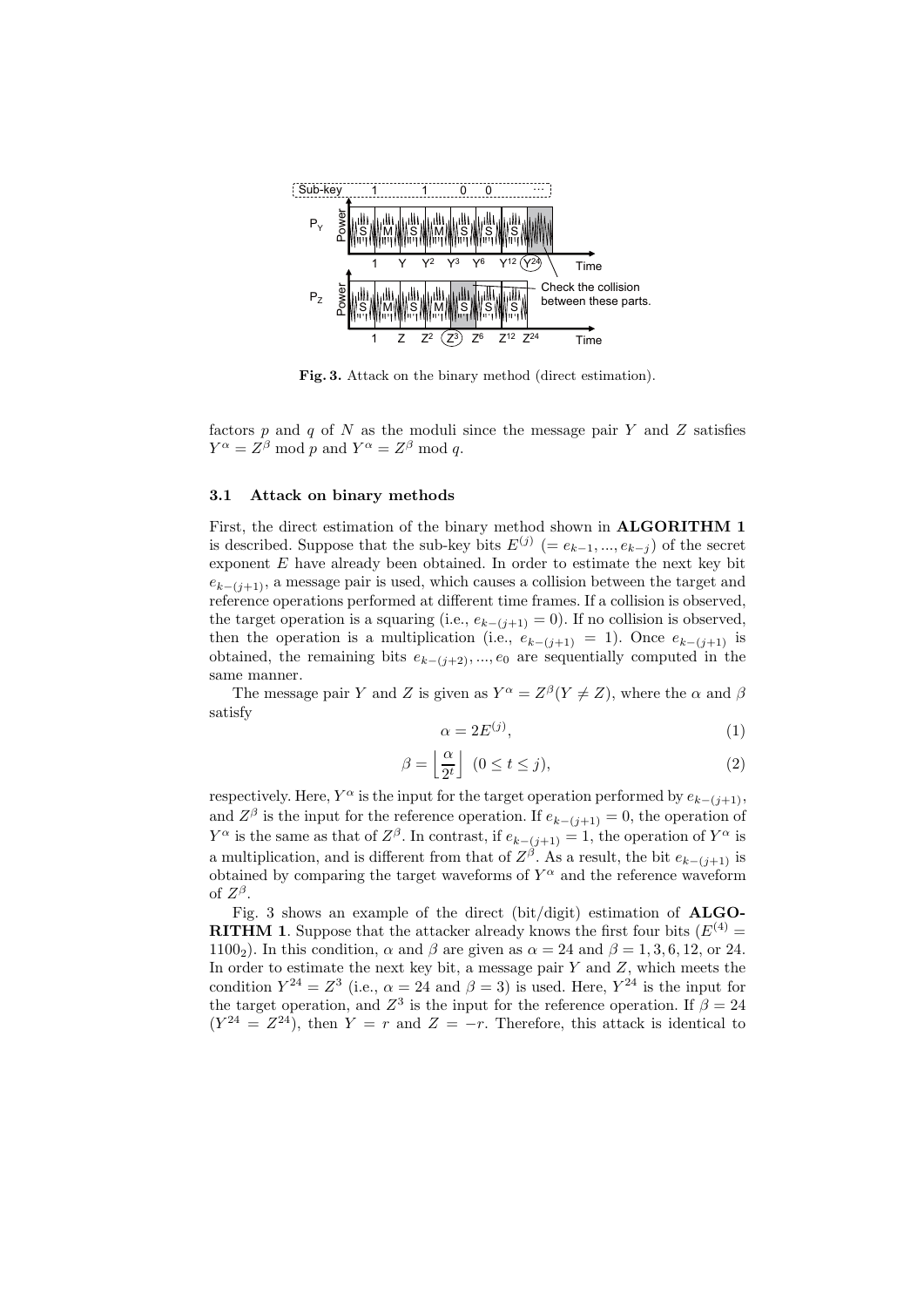

**Fig. 4.** Attack on the binary method (backward estimation).

Yen's attack [10]. If  $\beta = 12$  ( $Y^{24} = Z^{12}$ ), then  $Y = r$  and  $Z = r^2$ , which is identical to the doubling attack [9]. Thus, these attacks are special cases of the present direct estimation.

Now, the backward estimation of **ALGORITHM 1** is explained. To estimate the key bit  $e_{k-(j+1)}$ , a squaring operation following the target operation for  $e_{k-(i+1)}$  is investigated. Unlike the direct estimation, the bit value of  $e_{k-(i+1)}$ (0 or 1) is estimated first, and the input message pair is then selected so that the power waveform for the squaring following the target operation would match the waveform for the reference operation. Assuming that  $e_{k-(j+1)} = 1$ , the message pair Y and Z is selected so as to meet the condition  $Y^{\alpha+1} = Z^{\beta}$ . If the estimation of  $e_{k-(i+1)}$  is correct, the operating sequence and data for the squaring of  $Y^{\alpha+1}$  are the same as those of  $Z^{\beta}$ , and the two waveforms of the squaring would be identical. In contrast, if the estimation is incorrect, the two square waveforms would be different.

Fig. 4 shows an example of the backward (bit/digit) estimation against the binary method. Assuming that the target key bit is 1, and the message pair is selected to meet the condition  $Y^{25} = Z^3$ . If the estimation is correct, a multiplication  $Y^{24} \times Y$  is performed as the target operation and the result of  $Y^{25}$  is fed to the following squaring. Therefore, the same input values  $Y^{25}$  and  $Z^{3}$  (=  $Y^{25}$ ) are used for the squaring operations that generate two power waveforms to be compared. If the target key bit is 0, the target operation is squaring, and the input of the following squaring is  $Y^{48} (= Y^{24\times2})$ , which is not equal to  $Z^3$ , and thus the two waveforms for the squaring do not match.

As described above, the direct estimation compares the two waveforms generated by the reference (square) and the target (unknown) operations with the same input data to determine the target operation. In contrast, the backward estimation compares the two waveforms generated by square operations to determine the input data to the squaring following the target (unknown) operation. In order to determine the operation or the data using waveform matching, the proposed method controls the relation between the messages  $Y$  and  $Z$  as Equations (1) and (2).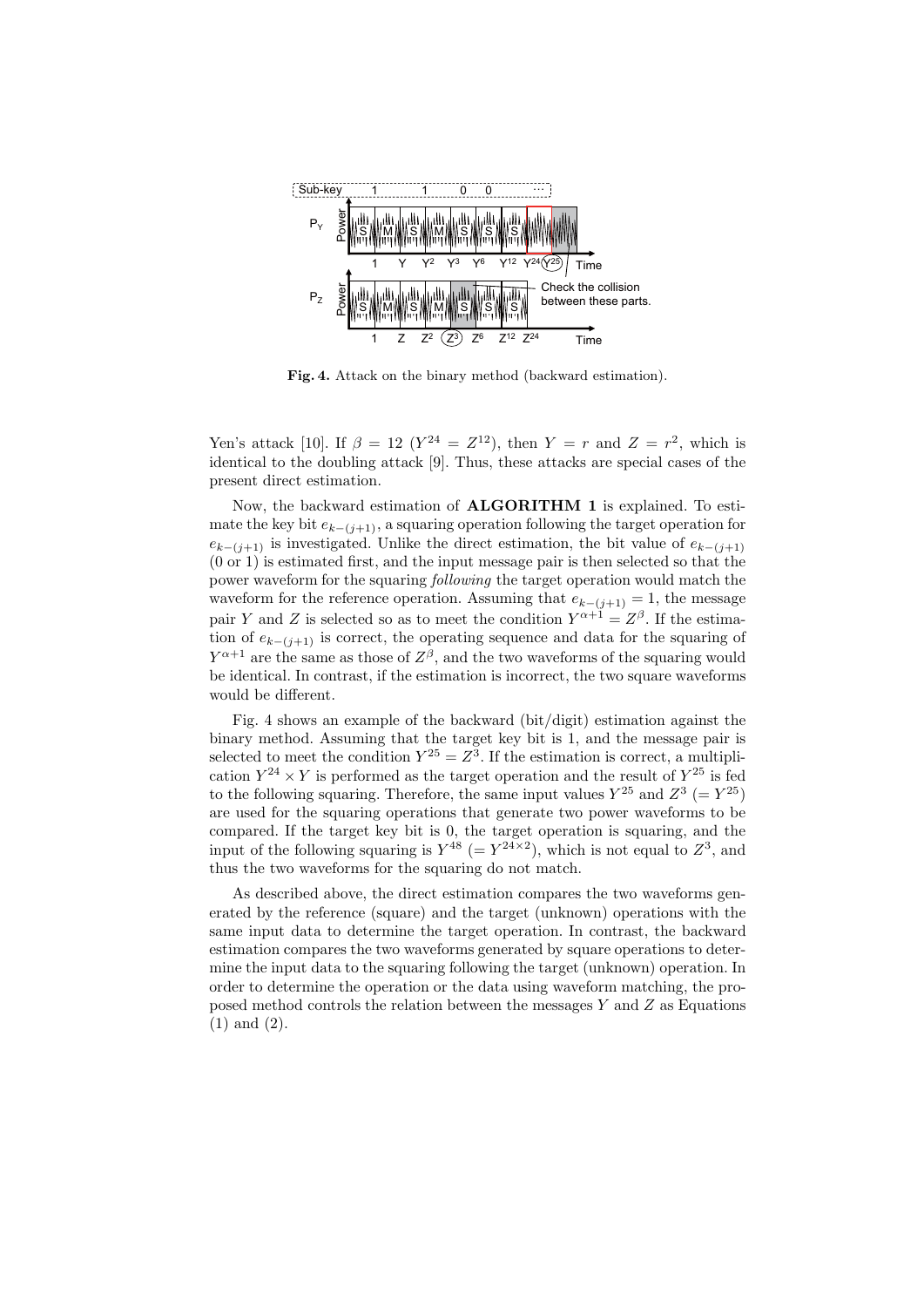

**Fig. 5.** Attack on the m-ary methods (backward estimation).

#### **3.2 Attack on** *m***-ary methods.**

The backward estimation has no additional advantage over the direct estimation for attacking the conventional binary method. However, the backward estimation is essential when attacking the m-ary method shown in **ALGORITHM 2**. This algorithm always performs a multiplication after raising the intermediate result to the power of  $2^m$  (i.e., m squaring operations). Therefore, the direct estimation, which detects the multiplication performed only if the corresponding key bit is 1, cannot be applied. Suppose that the m-bit sub-keys  $E^{(j)} = (e_{k-1}, ..., e_{k-j})_{2^m}$ of the secret exponent  $E$  have already been obtained. To estimate the next subkey  $e_{k-(i+1)}$ , the waveform of the squaring following the target multiplication is investigated. At the beginning of the attack, the target sub-key  $e_{k-(i+1)}$  is assumed as  $\gamma$  ( $0 \leq \gamma \leq 2^m - 1$ ), and the message pair Y and Z is selected to meet the condition  $Y^{\alpha+\gamma} = Z^{\beta}$ , where the  $\alpha$  and  $\beta$  are given as

$$
\alpha = 2^m E^{(j)},\tag{3}
$$

$$
\beta = \left\lfloor \frac{\alpha}{2^{mt}} \right\rfloor \ (0 \le t \le j), \tag{4}
$$

respectively. If the estimation is correct  $(e_{k-(j+1)} = \gamma)$ , the input data  $Y^{\alpha+\gamma}$  to the squaring following the target multiplication is the same as the  $Z^{\beta}$  input in the reference squaring, and thus the waveforms for the two squaring operations would match. Even if the estimation is wrong, the correct sub-key can be obtained after  $2^m$  trials at most.

Fig. 5 shows an example of the attack against the m-ary algorithm of **AL-GORITHM 2**, where  $m = 4$ . When the sub-key  $e_{k-1} = 12$  is already known,  $\alpha$ and β can be given by  $\alpha = 192$  and  $\beta = 12$ . Assuming that  $e_{k-2}$  is  $\gamma$ , a message pair Y and Z is selected to meet the condition  $Y^{192+\gamma} = Z^{12}$ . If the estimation is correct, the input of the squaring  $(Y^{192+\gamma})$  following the target operation is equal to that of the reference squaring  $(Z^{12})$ , and these inputs would make identical waveforms. In this case, the correct sub-key  $e_{k-2}$  can be estimated with at most  $2^4 = 16$  trials.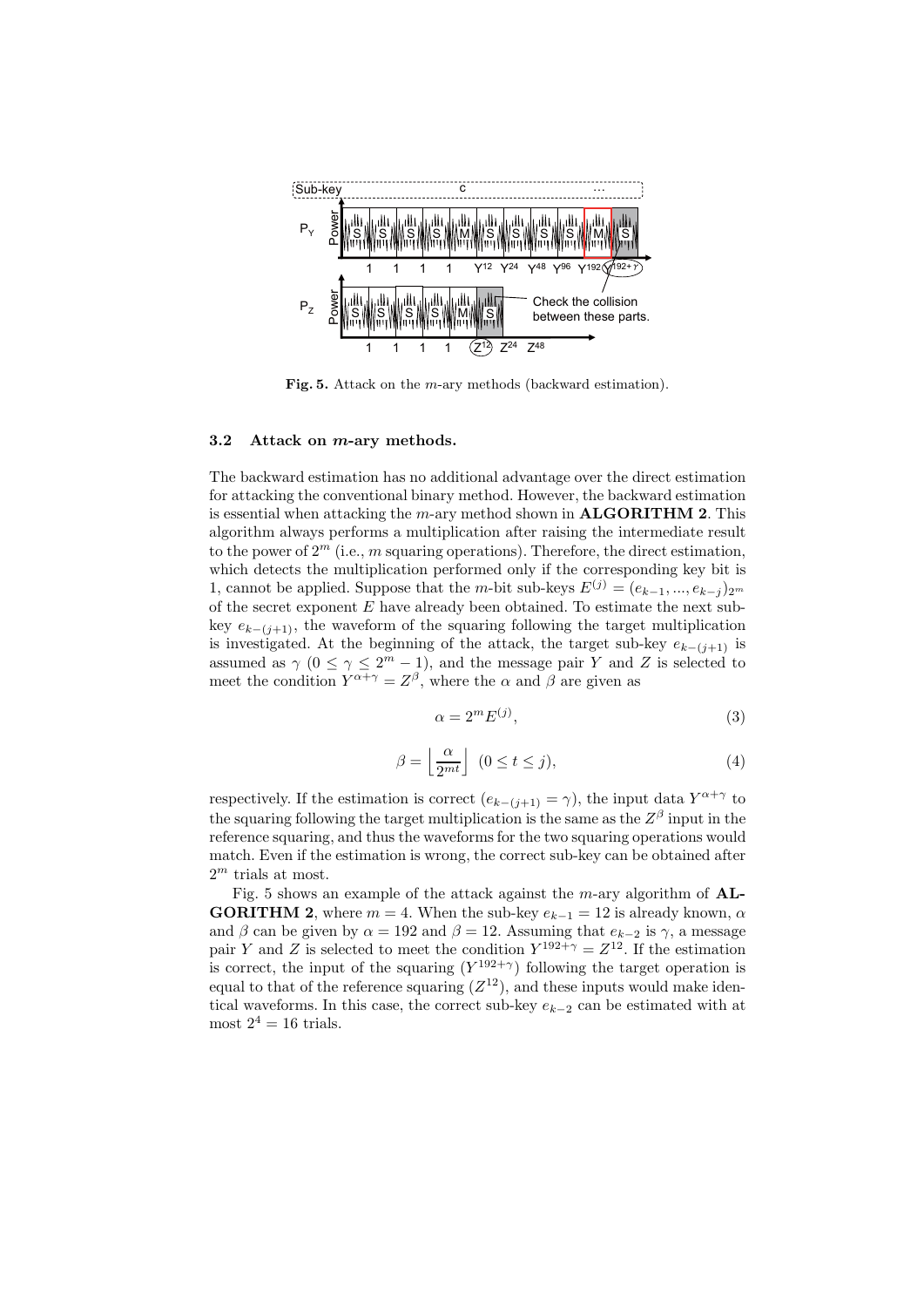

**Fig. 6.** Identification of operations using waveform matching.



FPGA (Xilinx Virtex-II Pro xc2vp7) Measuring points

**Fig. 7.** Evaluation board.

| EXPERIMENTAL FPGA BOARD (SASEBO) |                        |  |  |  |  |  |
|----------------------------------|------------------------|--|--|--|--|--|
| <b>FPGA</b>                      | Virtex-II Pro xc2vp7   |  |  |  |  |  |
| Crystal oscillator               | $24-MHz$               |  |  |  |  |  |
| Resistance value                 | 1 Ohm                  |  |  |  |  |  |
| Power supply voltage             | 3.3 V                  |  |  |  |  |  |
| EXPERIMENTAL EQUIPMENT           |                        |  |  |  |  |  |
| Digital oscilloscope             | Agilent MSO6104A       |  |  |  |  |  |
| Probe                            | Coaxial cable (50 Ohm) |  |  |  |  |  |

#### **Fig. 8.** Experimental conditions.

# **4 Experiments**

### **4.1 Identification of operations by waveform matching**

The proposed attacks create collisions between target and reference power waveforms at time frames which can be far apart, whereas previous attacks compare the waveforms at adjacent time frames or at the same time frame, as shown in Figs. 1 and 2. Therefore, a flexible and precise matching technique which can overcome the cumulative effect of clock jitter and noise is crucial for collision detection. In the following, the phase-based waveform matching technique [15], which can match waveform positions with a resolution higher than the sampling resolution, is used. Fig. 6 shows an overview of the identification method. Given two power traces  $P_Y$  and  $P_Z$ , we first cut out the waveform segments that include the target and reference operations,  $P'_Y$  and  $P'_Z$ , respectively. The segments can easily be recognized because each multiplication or square operation consumes less power around the boundaries of the operation. The waveform segments are then aligned precisely using the phase-based waveform matching technique. Finally, the difference between the waveforms is calculated to evaluate the equality of the operations or data being processed.

### **4.2 Experimental results**

RSA hardware and software using the Montgomery multiplication algorithm were implemented on the Xilinx FPGA platform Side-channel Attack Standard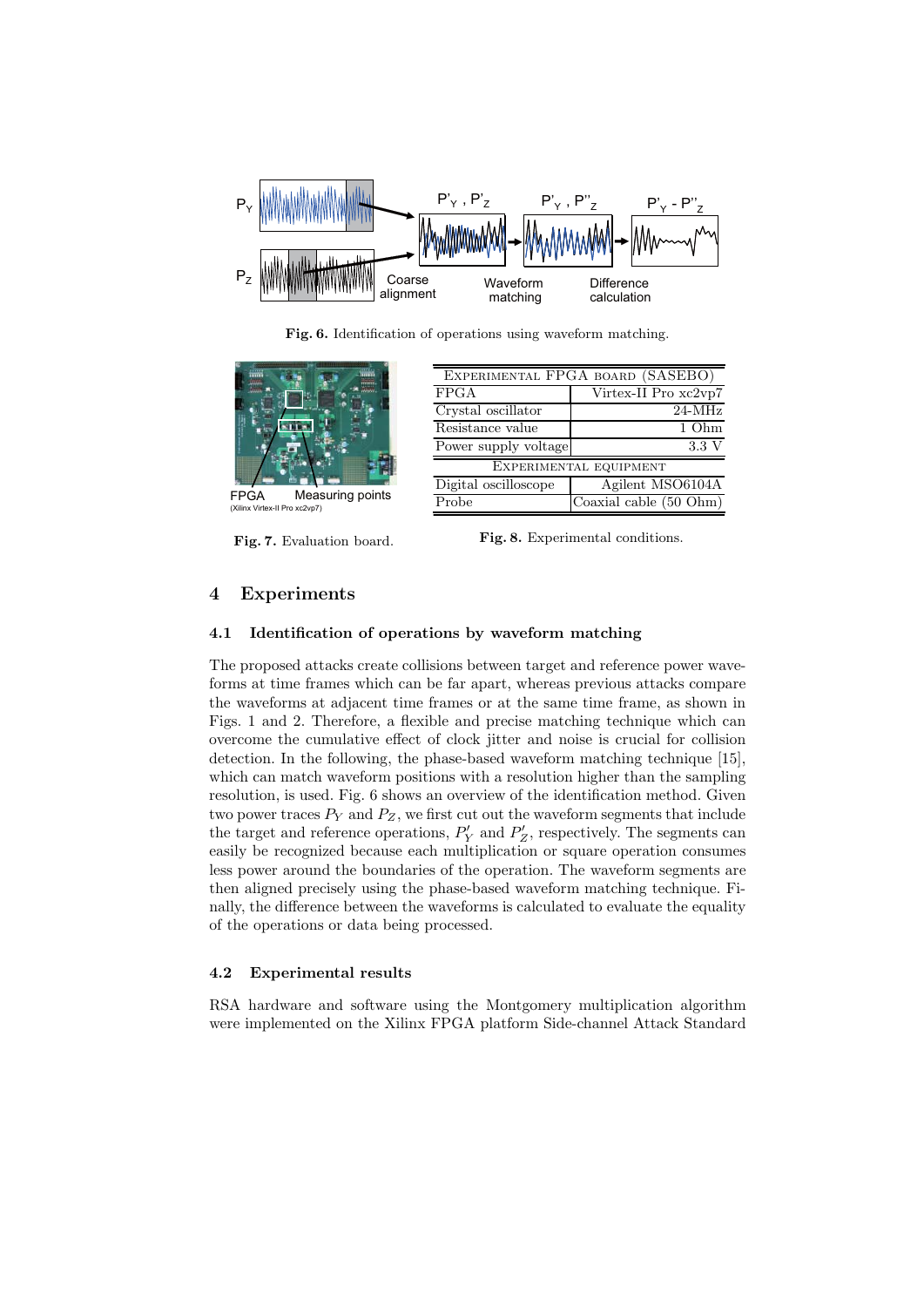

Fig. 9. Results of hardware implementation (target: squaring):(a) power traces of Y and Z, (b) waveform segments, and (c) differential waveform.



**Fig. 10.** Results of hardware implementation (target: multiplication):(a) power traces of Y and Z, (b) waveform segments, and (c) differential waveform.

Evaluation BOard (SASEBO) [16] shown in Fig. 7. The RSA hardware with the FPGA's embedded multipliers performs 1,024-bit modular exponentiation using the binary method. On the other hand, the RSA software is executed as a PowerPC processor macro in the FPGA, where both binary and 4-ary methods are applied to a 256-bit exponent due to memory limitations.

The power traces were monitored using an oscilloscope (Agilent MSO 6104A) at 400 Msamples/sec for software and 800 Msamples/sec for hardware as voltage drops caused by the resistor inserted between the FPGA ground pin and the ground plane. Fig. 8 summarizes the experimental conditions.

Figs. 9 and 10 show the experimental results of the direct estimation using power traces generated by the RSA hardware with two different keys. The measured power waveforms in Figs. 9 (a) and 10 (a) are aligned on the reference and target time frames as (b), and then the differential waveforms in (c) are calculated. In order to reduce the noise distortion of the differential waveform, low-pass filtering techniques, as well as phase-based waveform matching, are applied. The result is extremely clean, producing a greatly reduced difference signal when the two squared values are the same. In Figs. 9 and 10, the first four bits of the exponents are the same and are known as "1101", and each 5-th key bit will be identified. As described in the example operation of Fig. 3, a message pair Y and Z that satisfies  $Y^{24} = Z^3$  is used for the identification. The amplitude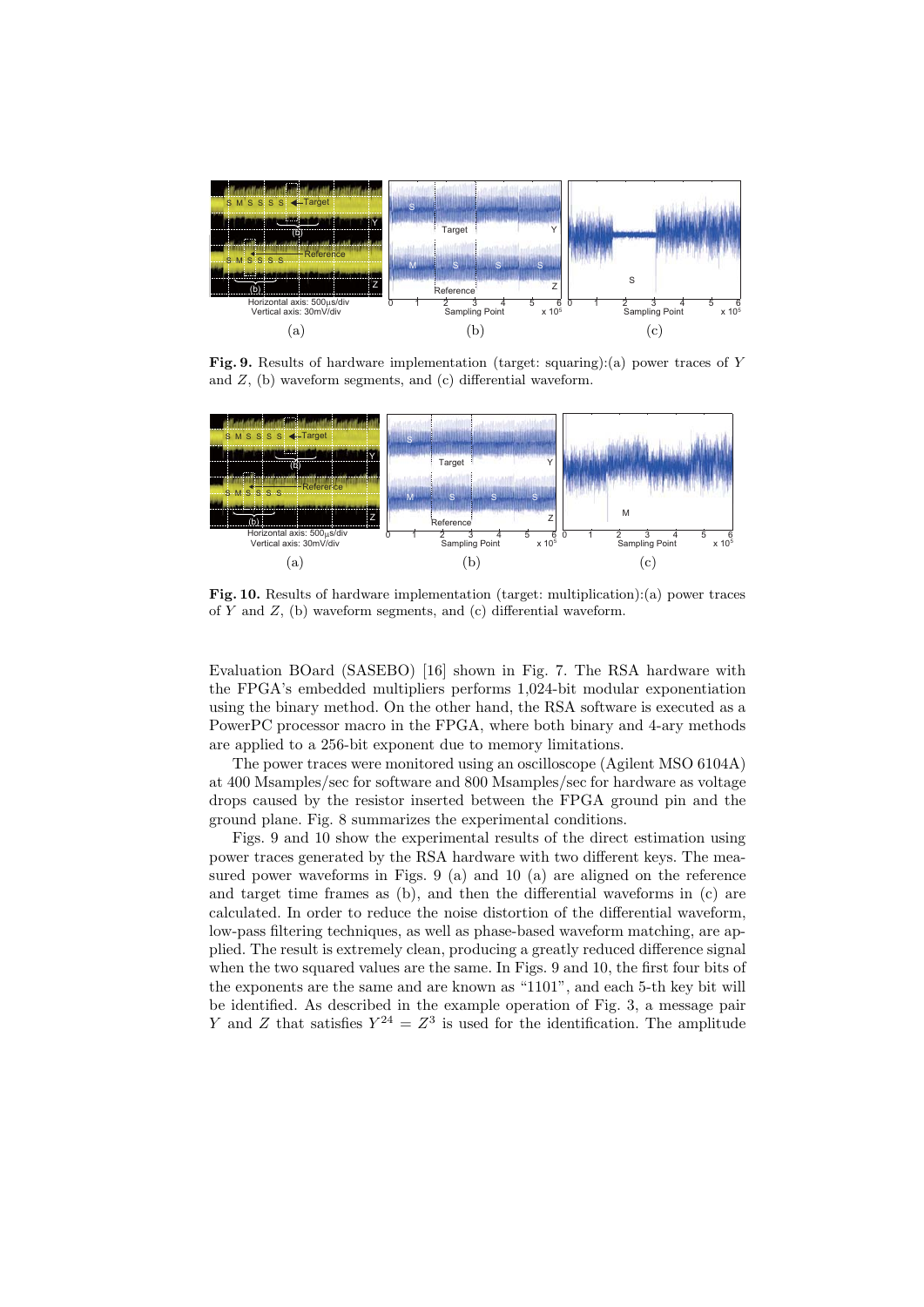

**Fig. 11.** Results of software implementation (target: squaring):(a) power traces of Y and Z, (b) waveform segments, and (c) differential waveform.



Fig. 12. Results of software implementation (target: multiplication):(a) power traces of  $Y$  and  $Z$ , (b) waveform segments, and (c) differential waveform.

of the differential waveform in Fig. 9 (c) remains around zero, and thus the target (unknown) and reference (square) operations are the same. As a result, the target operation is squaring, and the 5-th key bit is identified as 0. In contrast, the differential waveform in Fig. 10 (c) indicates that the target and reference operations do not match. Therefore, the target operation is multiplication, and the 5-th key bit is revealed to be 1. Figs. 11 and 12 show the experimental results of the software implementation of RSA with the same algorithm and parameters used in Figs. 9 and 10, respectively. By applying the same matching techniques used for the hardware implementation, the secret key bits (target operations) can be easily identified.

Fig. 13 shows the differential waveforms derived from the backward estimation applied to the RSA software using the 4-ary method, where the known sub-key is 12. As described in Section 3.2 using the example operation of Fig. 5, a message pair Y and Z that meets the condition  $Y^{192+\gamma} = Z^{12}$  was executed by the RSA software. The parameter  $\gamma$  denotes the next unknown 4-bit sub-key, and thus all sixteen possible sub-keys  $0000 \sim 1111$  were tested. Figs. 13 (a) and 13 (b) show the differential waveforms for the correct sub-key ( $\gamma = 3$ ) and for one of the fifteen incorrect sub-keys ( $\gamma = 4$ ), respectively. The correct waveform is easily distinguished from the incorrect waveforms. For additional details, Root Mean Square (RMS) and maximum errors in the differential waveforms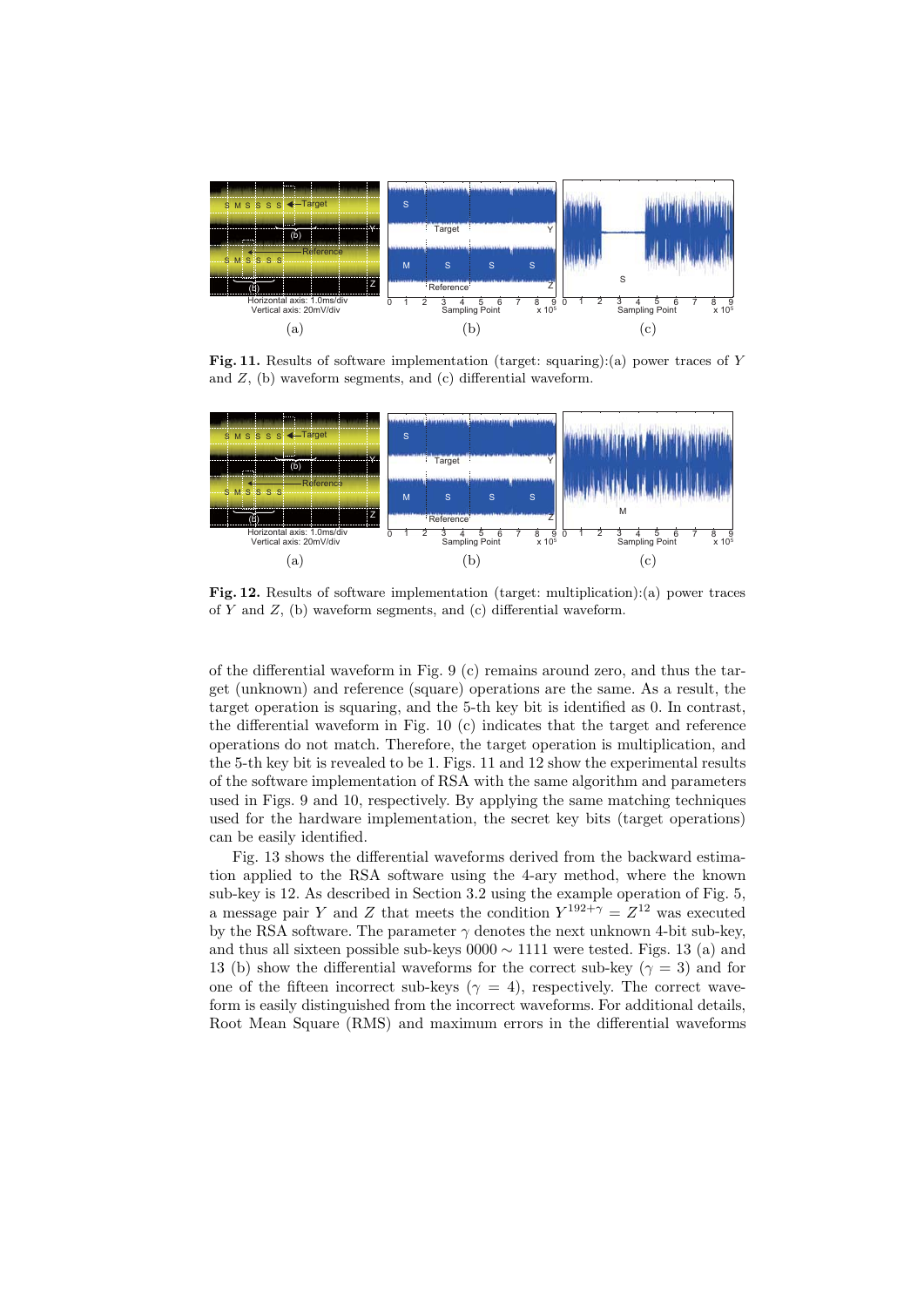

**Fig. 13.** Results of software implementation based on the 4-ary method:(a) differential waveform of correct estimation ( $\gamma = 3$ ), and (b) differential waveform of incorrect estimation ( $\gamma = 4$ ).

| Key guess  |      |       |       | 3    |              |       |              |       |
|------------|------|-------|-------|------|--------------|-------|--------------|-------|
| RMS error  | 1.92 | 2.11  | 1.98  | 1.27 | .77          | 2.91  | 1.75         | 1.95  |
| Max. error | 1.39 | 11.55 | 12.05 | 4.86 | 11.76        | 12.41 | 11.70        | 11.50 |
|            |      |       |       |      |              |       |              |       |
| Key guess  |      |       | a.    | b    | $\mathbf{c}$ |       | $\mathbf{e}$ |       |
| RMS error  | 1.96 | 1.89  | 1.74  | 2.11 | $1.90\,$     | 1.82  | 2.21         | 2.07  |

**Table 1.** RMS and maximum errors of differential waveforms

are shown in Table 1. In addition to visual observation, Table 1 can be used to automate the computation of the correct key bits.

The above results demonstrate that the proposed attacks can defeat both binary and m-ary methods. The m-ary method was not implemented in hardware due to memory limitations. But the proposed attack would defeat RSA hardware with the  $m$ -ary method as well as RSA software implementations, judging from the results of RSA hardware with the binary method. In addition to the logical approach, signal processing techniques such as phase-based matching and filtering greatly reduced the noise disturbing the correlation check between the target and reference waveforms. The same squaring operations can then be identified by numerical (RMS and maximum error) evaluation as well as visual observation. Although waveforms are not shown in the present study, the right-to-left binary method under the same condition described above was also defeated by the proposed attacks. Furthermore, the proposed attacks can be adapted to sliding window methods by combining the attacks against the binary and  $m$ -ary methods. These results clearly indicate that the proposed attacks are better than the previous attacks, which can only be applied to some of the implementations.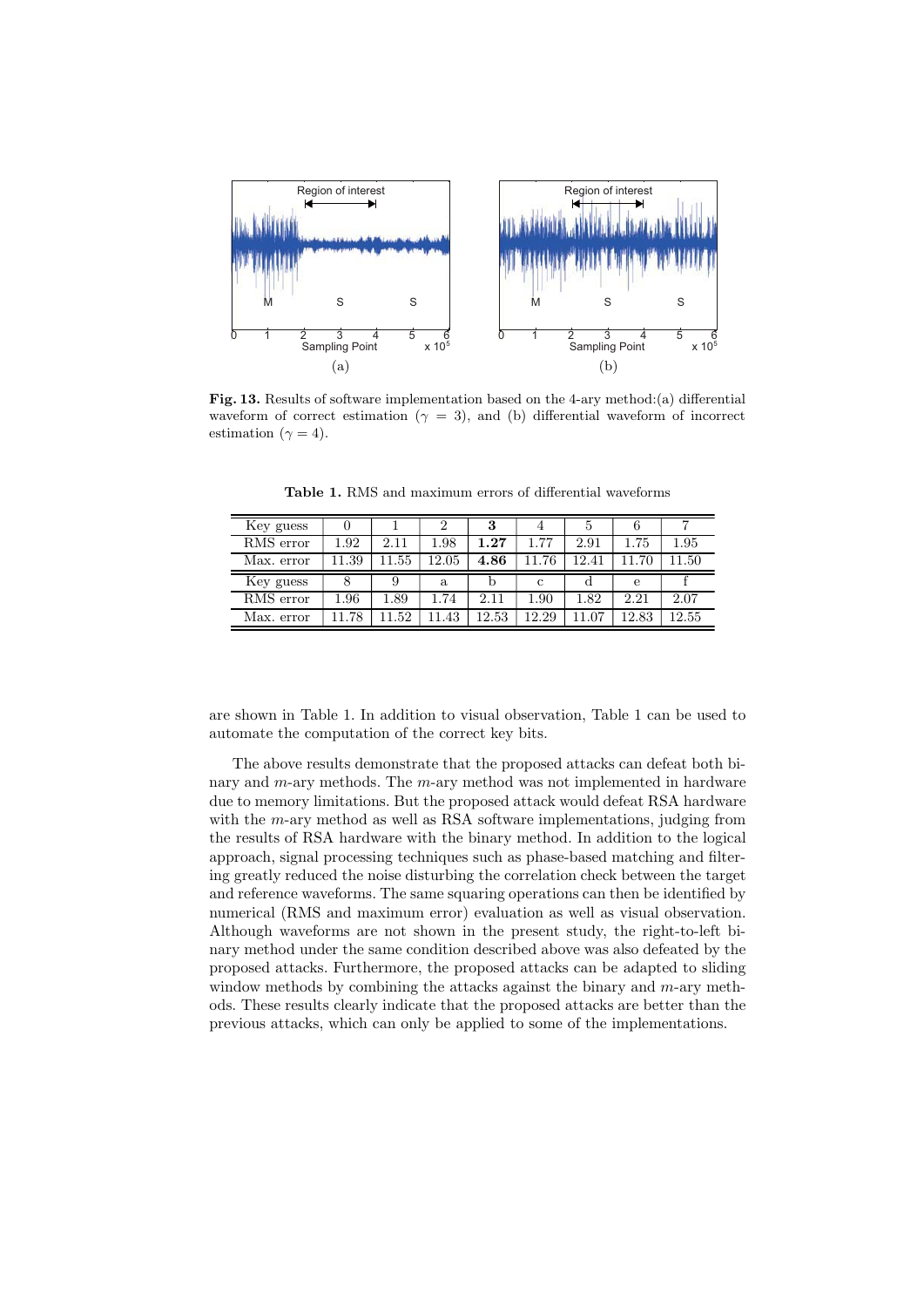# **5 Conclusions**

In this paper, we proposed new power-analysis attacks using chosen-message pairs against a variety of modular exponentiation algorithms. The message pairs are selected to have an exponential relationship in order to identify the same squaring operations which are performed at different time frames as determined by the bit pattern of the secret exponent. The proposed attacks can be adapted to all the standard exponentiation algorithms such as left-to-right/right-to-left binary methods, m-ary methods, and sliding window methods. Notice that standard message padding techniques such as OAEP provide no protection against our attacks: even though the chosen Y and Z ciphertexts are unlikely to produce validly padded plaintexts, this fact will be discovered only after the modular exponentiations will take place, and thus the attacker can recover the secret exponent even when no plaintexts are provided by the decryption process.

The effectiveness of the proposed attacks was demonstrated by experiments on RSA hardware/software implementations with the Montgomery multiplication algorithm. We also introduced signal processing techniques to reduce the expected noise distortion in the waveform comparison process. The proposed attacks derived the secret exponents from both binary methods and m-ary methods independently of the implementation platform. The values of the message pair can be selected arbitrarily. Therefore, the proposed attacks can also be applied to CRT implementations with/without the Montgomery multiplication algorithm, in which the relationship is controllable. In addition, dummy multiplication inserted as an SPA countermeasure for the left-to-right binary method can easily be detected by the new backward estimation technique which compares a squaring waveform following the true or dummy multiplication waveform with the reference waveform.

The right-to-left binary method with the squaring-and-multiply-always technique [17] and the blinding techniques [3] can still be used as effective countermeasures against the proposed attacks. Note however that the blinding techniques for the exponent and the message should be used simultaneously because each one of them separately can be defeated by the proposed attacks. For example, the mask updating technique in [3, 14] is vulnerable to the proposed attacks as suggested in [9]. With regard to m-ary methods, the randomized m-ary methods [18, 19] would also work as countermeasures.

The proposed chosen-message attacks provide a flexible relationship between two input messages and can generate waveform collisions in different time frames. The phase-based waveform matching with filtering technique enables high-accuracy alignment and collision detection between reference and target waveforms in any time frames independently of the algorithms, implementations, and platform. As a whole, the proposed methods and techniques make it possible to apply comparative power-analysis attacks to additional RSA implementations, using a very small number of chosen messages. Further research is being conducted to expand the applicable scope of the attacks even further (e.g., to exponentiation algorithms based on addition chains), and to overcome a variety of possible countermeasures.